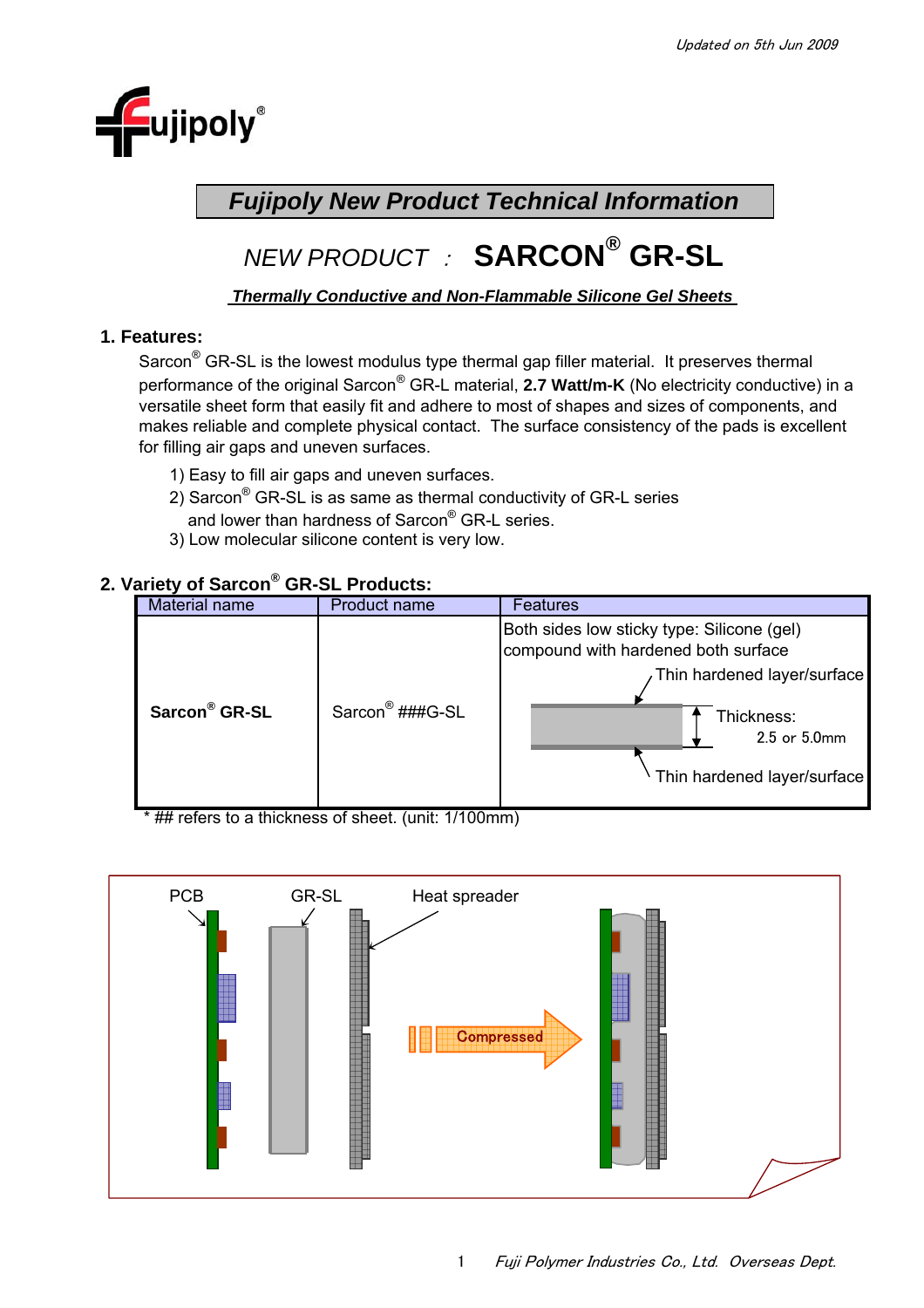

### **3. Typical Product Properties:** (Typical Value)

| Item                                                          | 250G-SL                     | 500G-SL                   | <b>Test Method</b>                                              |
|---------------------------------------------------------------|-----------------------------|---------------------------|-----------------------------------------------------------------|
| Thermal Resistance (100kPa)<br>$(^{\circ}C \cdot cm^2$ /watt) | 6.01                        | 8.84                      | Fujipoly Test Method:<br>TIM1300 Tester based<br>on ASTM D5470. |
| Compression Modulus <sup>1)</sup>                             | 170kPa(25%)<br>262kPa (50%) | 128kPa(25%)<br>90kPa(50%) | <b>ASTM D575</b>                                                |
| <b>Flame Retardancy</b>                                       | V-0 equivalent              | UL94 standard             |                                                                 |
| <b>Operating Temperature</b>                                  | $-40 \sim +150$ °C          |                           |                                                                 |

 Remark 1) Compression Velocity: 5.0mm/minute with 200kgf load cell Compression Area: 25mm-square (25mm x 25mm)

#### **4. Typical Material Properties:** (Typical Value)

| Item                       | Unit                 | Sarcon <sup>®</sup> GR-SL               | <b>Test method</b>              | Specimen $2$ |  |
|----------------------------|----------------------|-----------------------------------------|---------------------------------|--------------|--|
| Color                      |                      | Gray                                    | Visual                          |              |  |
| <b>Specific Gravity</b>    |                      | 2.95                                    | JIS K 6220 / ASTM D 792         | A            |  |
| <b>Hardness</b>            | ASKER-C              | 18                                      | <b>JIS K7312</b>                | B            |  |
|                            | (Shore-00)           | (45)                                    | (ASTM D 2240)                   |              |  |
| <b>Tensile Strength</b>    | MPa                  | 0.06                                    | JIS K 6251(#2 Die)/ASTM D412    | A            |  |
| Elongation                 | %                    | 45                                      | JIS K 6251(#2 Die)/ASTM D412    | A            |  |
| <b>Tear Strength</b>       | N/mm                 | 0.3                                     | JIS K 6252(Angle Die)/ASTM D624 | A            |  |
| <b>Volume Resistivity</b>  | $M\Omega \cdot m$    | $2.4x10^{7}$                            | <b>JIS K 6249/ASTM D257</b>     | С            |  |
| Breakdown Voltage          | kV/mm                | 15                                      | <b>JIS K 6249/ASTM D149</b>     | С            |  |
| <b>Thermal Conductivit</b> | $Watt/m \cdot K$     | 2.7                                     | Hot Disk method tester (TPA-    | B            |  |
| $\sim$ $\sim$ $\sim$       | $\sim$ $\sim$ $\sim$ | .<br>$\sim$ $\sim$ $\sim$ $\sim$ $\sim$ |                                 |              |  |

Remark 2) Specimen A 2.0mm thickness (200G-SL)

Specimen B 60mm width x 120mm length x 12mm thickness

Specimen C 120mm width x 120mm length x 1mm thickness (for measurement use only)

### **5. Low Molecular Siloxane Content:**

|                     | Sarcon <sup>®</sup> GR-SL |
|---------------------|---------------------------|
| $D_4 - D_{10}$      | ≤ 0.0016                  |
| $D_{11} - D_{20}$   | $\leq$ 0.0024             |
| Total less $D_{20}$ | $\leq$ 0 0 0 $\approx$    |

Gas Chromatography method:Extraction solvent: carbon tetrachloride

### **6. Compression vs. Compression Load:** (Typical Value)

|      | <b>Compression Rate</b> | 250G-SL | 500G-SL |
|------|-------------------------|---------|---------|
|      | 10%                     | 28      | 18      |
|      | <b>20%</b>              | 83      | 46      |
| Load | 30%                     | 174     | 86      |
| (N)  | 40%                     | 276     | 135     |
|      | 50%                     | 387     | 172     |
|      | Sustain 50%             | 196     | 72      |

\*Test method: Specimen 25mm x 25mm

Compression Speed: 5.0mm/minute with 1960N(200kgf) load Cell Measurement: Sustain 50%: Sustain 50% at 1 minute later Compression Load tester (Aikoh Engineering MODEL-310N) Measured the force at 50% compression with the 25x25mm specimen set between two aluminum plates (27mmW x 27mmL x 4.0mmT)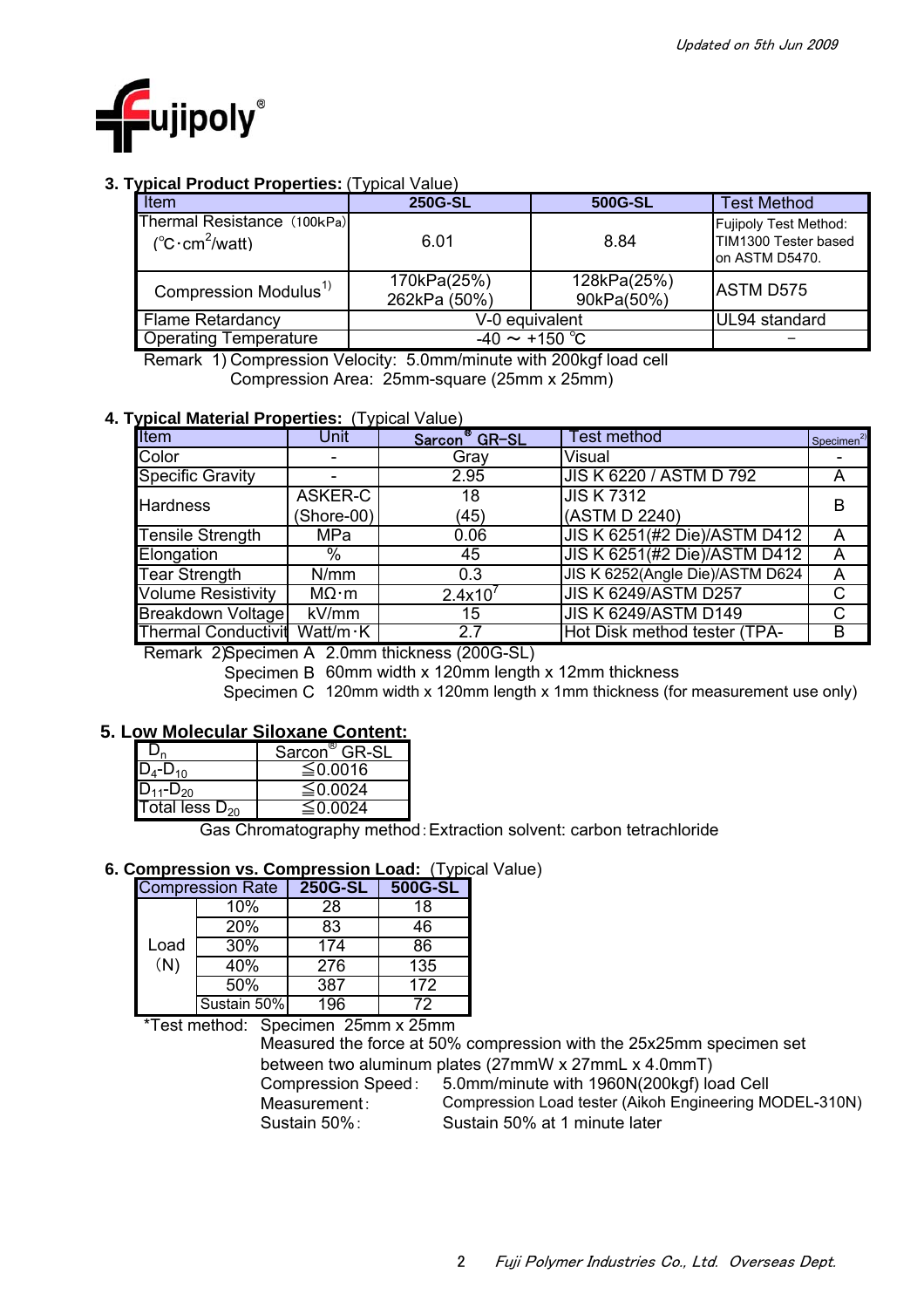



### **7. The relaxation of compression load data on Sarcon® GR-SL materials**

### **Sarcon® 250G-SL**

| -------  |     |         |     |     |     |     |              |           |            |           |                        |          |
|----------|-----|---------|-----|-----|-----|-----|--------------|-----------|------------|-----------|------------------------|----------|
| Time     |     | Peak(0) | mın | min | mir | mir | 10<br>min    | 15<br>min | 30<br>min  | 60<br>min | 24 h                   | 48h      |
| ۽<br>₽   | 50% | 576     | 274 | 261 | 253 | 242 | າາກ<br>— Z L | 218       | ററാ<br>∠∪ບ | 89        | 12 <sup>4</sup><br>۔ ب | 115      |
| င်္ပီ ဇီ | 25% | 205     | 85  | 80  | --  | 75  | 70           | 67        | 65         | 62        | 42                     | 38       |
|          |     |         |     |     |     |     |              |           |            |           |                        | Unit:kPa |





### **Sarcon® 500G-SL**

| .                                                |                                                                        |         |     |       |       |       |                  |        |    |                 |      |                                                        |
|--------------------------------------------------|------------------------------------------------------------------------|---------|-----|-------|-------|-------|------------------|--------|----|-----------------|------|--------------------------------------------------------|
|                                                  | Time                                                                   | Peak(0) | min | 2 min | 3 min | 5 min | $10 \text{ min}$ | 15 min |    | 30 min   60 min | 24 h | 48h                                                    |
| Comp.<br>Rate                                    | 50%                                                                    | 270     | 112 | 106   | 101   | 96    | 88               | 85     | 80 | 74.             | 45   | 43                                                     |
|                                                  | 25%                                                                    | 128     | 58  | 54    | 53    | 50    | 48               | 46     | 43 | 40              | 32   | 32                                                     |
| *Test method: Specimen 25mm x 25mm 2.5mmT,5.0mmT |                                                                        |         |     |       |       |       |                  |        |    | Unit:kPa        |      |                                                        |
|                                                  | 5.0mm/minute with 1960N(200kgf) load Cell<br><b>Compression Speed:</b> |         |     |       |       |       |                  |        |    |                 |      |                                                        |
| Measurement:                                     |                                                                        |         |     |       |       |       |                  |        |    |                 |      | Compression Load tester (Aikoh Engineering MODEL-310N) |

Compression Rate: 25%, 50%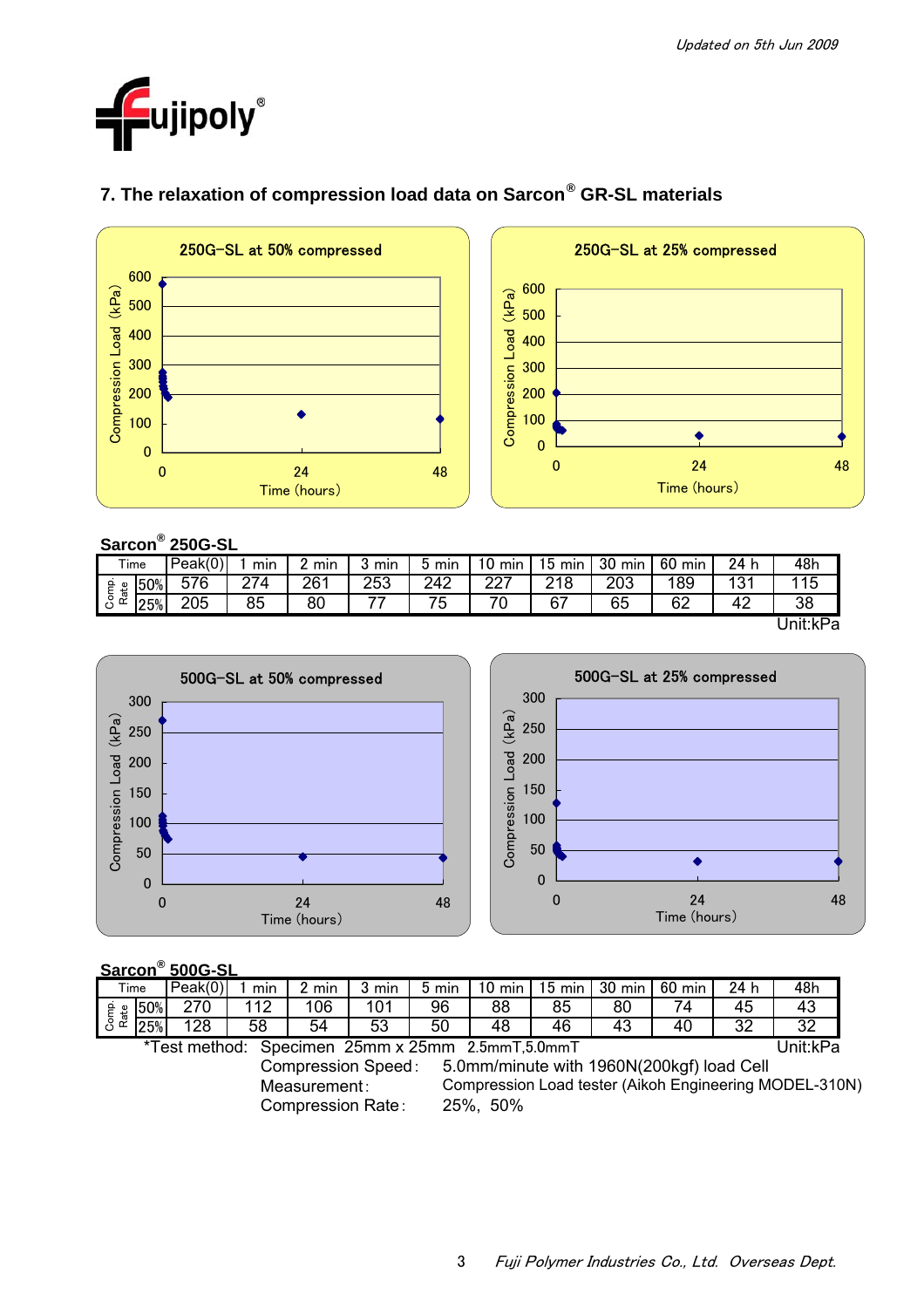

### **8. Aging Test:** (Typical Value)

### **8-1. Test Condition: +70**℃ **x 1000 hrs. --- Sarcon® GR-SL**

| Property                  |                             | Unit              | <b>Initial</b> | 100hrs       | 250hrs.    | 500hrs.    | 1000hrs.        |
|---------------------------|-----------------------------|-------------------|----------------|--------------|------------|------------|-----------------|
| Specific Gravity          |                             |                   | 2.95           | 2.95         | 2.95       | 2.96       | 2.97            |
| <b>Hardness</b>           |                             | ASKER-C           | 18             | 26           | 28         | 24         | 30              |
| <b>Tensile Strength</b>   |                             | MPa               | 0.06           | 0.06         | 0.11       | 0.11       | 0.12            |
| Elongation                |                             | %                 | 45             | 58           | 58         | 52         | 67              |
| <b>Tear Strength</b>      |                             | N/mm              | 0.3            | 0.3          | 0.4        | 0.5        | 0.5             |
| <b>Volume Resistivity</b> |                             | $M\Omega \cdot m$ | 2.4x10'        | $5.9x10^{6}$ | $2.0x10^6$ | $7.9x10^5$ | $1.9x10^6$      |
| <b>Breakdown Voltage</b>  |                             | kV/mm             | 15             | 12           | 16         | 14         | 16              |
|                           | <b>Thermal Conductivity</b> | W/m·K             | 2.7            | 2.7          | 2.7        | 2.7        | 2.7             |
| Rate<br>$_{\text{load}}$  | 10%                         |                   | 38             | 50           | 68         | 32         | $\overline{37}$ |
|                           | 20%                         |                   | 116            | 112          | 144        | 78         | 71              |
| δ<br>S                    | 30%                         | N                 | 244            | 205          | 268        | 148        | 112             |
| ဖာ<br>نة                  | 40%                         |                   | 385            | 320          | 411        | 245        | 166             |
| Compression<br>ompre      | 50%                         |                   | 538            | 445          | 556        | 362        | 244             |
| C٦                        | Sustain 50%                 |                   | 288            | 270          | 338        | 203        | 113             |

### **8-2. Test Condition: +150**℃ **x 1000 hrs. --- Sarcon® GR-SL**

| Rate<br>10%                                                                                                                           |                                     | 38               | 50               | 68               | 32                                                                                           | 37              |  |  |  |  |
|---------------------------------------------------------------------------------------------------------------------------------------|-------------------------------------|------------------|------------------|------------------|----------------------------------------------------------------------------------------------|-----------------|--|--|--|--|
| 20%                                                                                                                                   |                                     | 116              | 112              | 144              | 78                                                                                           | $\overline{71}$ |  |  |  |  |
| 30%                                                                                                                                   | N                                   | 244              | 205              | 268              | 148                                                                                          | 112             |  |  |  |  |
| Compression Load<br>Compression<br>40%                                                                                                |                                     | 385              | 320              | 411              | 245                                                                                          | 166             |  |  |  |  |
| 50%                                                                                                                                   |                                     | 538              | 445              | 556              | 362                                                                                          | 244             |  |  |  |  |
| Sustain 50%                                                                                                                           |                                     | 288              | 270              | 338              | 203                                                                                          | 113             |  |  |  |  |
| The test methods are the same as the content 4 and 6.<br>Remark /<br>Test Condition: +150°C x 1000 hrs. --- Sarcon <sup>®</sup> GR-SL |                                     |                  |                  |                  |                                                                                              |                 |  |  |  |  |
| Property                                                                                                                              | Unit                                | Initial          | 100hrs.          | 250hrs. 500hrs.  |                                                                                              | 1000hrs.        |  |  |  |  |
| <b>Specific Gravity</b>                                                                                                               |                                     | 2.95             | 2.96             | 2.96             | 2.98                                                                                         | 3.00            |  |  |  |  |
| <b>Hardness</b>                                                                                                                       | <b>ASKER-C</b>                      | $\overline{18}$  | $\overline{25}$  | $\overline{21}$  | $\overline{34}$                                                                              | 40              |  |  |  |  |
| <b>Tensile Strength</b>                                                                                                               | <b>MPa</b>                          | 0.06             | 0.07             | 0.11             | 0.13                                                                                         | 0.21            |  |  |  |  |
| Elongation                                                                                                                            | $\overline{\%}$                     | 54               | 57               | 63               | $\overline{58}$                                                                              | N.D.            |  |  |  |  |
| <b>Tear Strength</b>                                                                                                                  | $\overline{\text{N/m}}$ m           | 0.3              | 0.3              | 0.4              | 0.6                                                                                          | 1.1             |  |  |  |  |
| <b>Volume Resistivity</b>                                                                                                             | $M\Omega \cdot m$                   | $2.4x10^7$       | $2.4x10^{6}$     |                  | $2.4x10^6$ 2.4x10 <sup>6</sup>                                                               | $9.8x10^{6}$    |  |  |  |  |
| <b>Breakdown Voltage</b>                                                                                                              | $\overline{kV/mm}$                  | 15               | 14               | 17               | 17                                                                                           | $\overline{19}$ |  |  |  |  |
| <b>Thermal Conductivity</b>                                                                                                           | $W/m \cdot K$                       | $\overline{2.7}$ | 2.7              | $\overline{2.7}$ | 2.7                                                                                          | 2.7             |  |  |  |  |
| 10%                                                                                                                                   |                                     | $\overline{38}$  | 54               | 119              | 122                                                                                          | 243             |  |  |  |  |
| 20%                                                                                                                                   |                                     | 116              | 120              | $\overline{244}$ | $\overline{248}$                                                                             | 369             |  |  |  |  |
| Compression Rate<br>Compression Load<br>30%                                                                                           | N                                   | $\overline{244}$ | 234              | 424              | 428                                                                                          | 482             |  |  |  |  |
| 40%                                                                                                                                   |                                     | 385              | $\overline{375}$ | 623              | 643                                                                                          | 586             |  |  |  |  |
| 50%                                                                                                                                   |                                     | 538              | 536              | 759              | 849                                                                                          | 715             |  |  |  |  |
| Sustain 50%                                                                                                                           |                                     | 288              | $\overline{344}$ | 402              | 462                                                                                          | 373             |  |  |  |  |
| Test Condition: +60°C/95%RH x 1000 hrs. --- Sarcon®                                                                                   |                                     |                  |                  |                  | <b>GR-SL</b>                                                                                 |                 |  |  |  |  |
| Property                                                                                                                              | Unit                                | <b>Initial</b>   | 100hrs.          | 250hrs.          | 500hrs.                                                                                      | 1000hrs.        |  |  |  |  |
| Specific Gravity                                                                                                                      |                                     | 2.95             | 2.95             | 2.95             | 2.97                                                                                         | 2.97            |  |  |  |  |
| <b>Hardness</b>                                                                                                                       | <b>ASKER-C</b>                      | $\overline{18}$  | $\overline{22}$  | $\overline{22}$  | $\overline{23}$                                                                              | $\overline{31}$ |  |  |  |  |
| <b>Tensile Strength</b>                                                                                                               | <b>MPa</b>                          | 0.06             | 0.06             | 0.11             | 0.12                                                                                         | 0.12            |  |  |  |  |
| Elongation                                                                                                                            | $\frac{1}{2}$                       | 45               | 45               | 62               | 58                                                                                           | 60              |  |  |  |  |
| <b>Tear Strength</b>                                                                                                                  | $\overline{\mathsf{N}/\mathsf{mm}}$ | 0.3              | 0.2              | 0.4              | 0.5                                                                                          | 0.5             |  |  |  |  |
| <b>Volume Resistivity</b>                                                                                                             | $M\Omega \cdot m$                   |                  |                  |                  | $2.4x10^{7}$ 3.9x10 <sup>6</sup> 7.9x10 <sup>6</sup> 4.9x10 <sup>6</sup> 1.6x10 <sup>6</sup> |                 |  |  |  |  |

### **8-3. Test Condition: +60**℃**/95**%**RH x 1000 hrs. --- Sarcon® GR-SL**

|                 |                           |                             |                   |         |            | ו וטש        | ש יוש        |            |
|-----------------|---------------------------|-----------------------------|-------------------|---------|------------|--------------|--------------|------------|
| Property        |                           |                             | Unit              | Initial | 100hrs.    | 250hrs.      | 500hrs.      | 1000hrs.   |
|                 |                           | <b>Specific Gravity</b>     |                   | 2.95    | 2.95       | 2.95         | 2.97         | 2.97       |
| <b>Hardness</b> |                           |                             | <b>ASKER-C</b>    | 18      | 22         | 22           | 23           | 31         |
|                 |                           | <b>Tensile Strength</b>     | MPa               | 0.06    | 0.06       | 0.11         | 0.12         | 0.12       |
|                 | Elongation                |                             | $\frac{0}{0}$     | 45      | 45         | 62           | 58           | 60         |
|                 |                           | <b>Tear Strength</b>        | N/mm              | 0.3     | 0.2        | 0.4          | 0.5          | 0.5        |
|                 | <b>Volume Resistivity</b> |                             | $M\Omega \cdot m$ | 2.4x10  | $3.9x10^6$ | $7.9x10^{6}$ | $4.9x10^{6}$ | $1.6x10^6$ |
|                 | Breakdown Voltage         |                             | kV/mm             | 15      | 14         | 15           | 15           | 16         |
|                 |                           | <b>Thermal Conductivity</b> | $W/m \cdot K$     | 2.7     | 2.7        | 2.7          | 2.7          | 2.7        |
| oad             | ate                       | 10%                         |                   | 38      | 55         | 66           | 59           | 51         |
|                 | œ                         | 20%                         |                   | 116     | 126        | 145          | 132          | 124        |
|                 | nois                      | 30%                         | N                 | 244     | 176        | 274          | 248          | 235        |
|                 | Compression<br>mpres      | 40%                         |                   | 385     | 378        | 416          | 383          | 363        |
|                 |                           | 50%                         |                   | 538     | 523        | 561          | 522          | 505        |
| Š               |                           | Sustain 50%                 |                   | 288     | 320        | 325          | 293          | 297        |